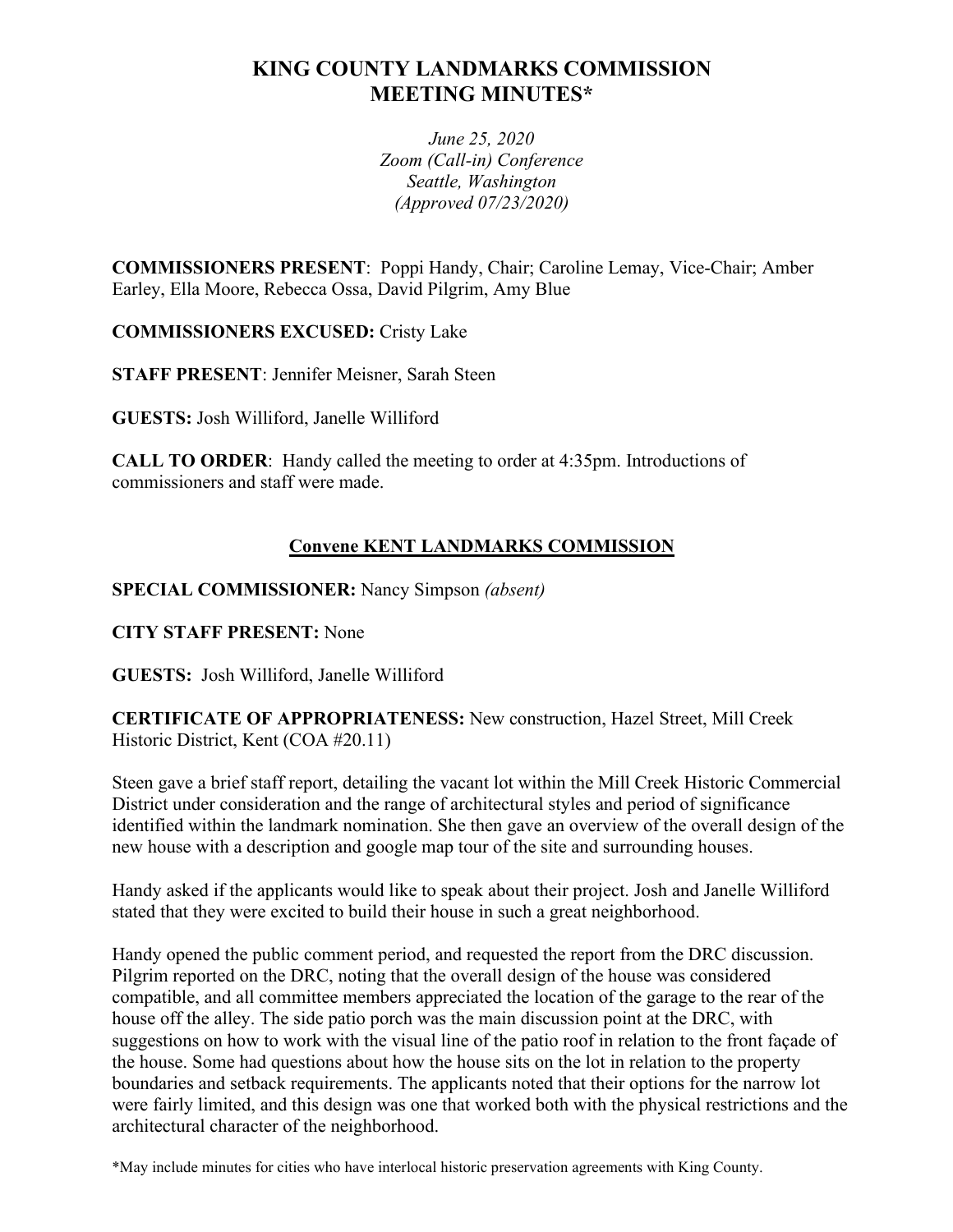King County Landmarks Commission Meeting Minutes June 25, 2020 Page **2** of **3**

After the DRC report, commission discussion focused on the rear garage width expansion, and how the overhang would impact to the view from the public right-of-way. It was generally agreed the rear garage was deep in the lot and not particularly impactful to the design overall. Moore noted the roof pitch and siding reveal did not match historic patterns, nor did the mullions on the windows or lack of porch railing. Lemay and Ossa commented that it was preferable that the house read as new construction, and that the aim was for compatibility with the general character of the district rather than exactly matching or mimicking a historic look.

Handy asked if the commissioners or members of the public had any additional questions, hearing none, she closed the public comment period and called for a motion.

Blue/Earley moved to approve the application as outlined in the DRC report with the following conditions: the applicant submit the permit drawing set to HPP staff prior to construction. The motion passed 7-0.

**PUBLIC COMMENT:** None

#### **ADJOURN**

### **Convene KING COUNTY LANDMARKS COMMISSION**

APPROVAL OF MINUTES: Handy asked for any changes/corrections to the March 26<sup>th</sup> and May 28<sup>th</sup> meeting minutes. Hearing none, she called for a motion.

Pilgrim/Blue moved to approve the March 26, 2020 and May 28, 2020 minutes of the King County Landmarks Commission. The motions passed 7-0 and 6-0, with Moore abstaining from the May vote.

**CERTIFICATE OF APPROPRIATENESS**: *(amendment)* Willowmoor Historic District, Windmill (COA #13.04) – proposal to amend CoA to allow plexiglass mock windows with applied muntins and trim in windmill.

Steen presented a brief staff report on the 2013 CoA as issued, noting that the windows approved in the CoA had not actually been installed in the windmill. Park staff was now requesting an amendment to that CoA for a material change, so maintenance staff could remove deteriorated OSB panels and move forward with installing mock-up scratch-proof plexiglass windows.

Handy noted that the applicant was not present, nor were any members of the pubic, so she asked if the commissioners had any questions of staff. Pilgrim offered the DRC report, reviewing the applicant's reasons behind requesting the material change. He said the park had ongoing issues with vandalism, which was one of the main reasons for using a scratch and impact resistant poly/plexiglass material. The DRC also discussed light configuration, and the thickness of the muntins, stiles and rails on the model mock-up window that parks installed as an example. The committee recommended that the mock-up windows bear a closer resemblance to the historic windows shown in photograph, specifically by having a 4:6 light configuration and thick muntins,